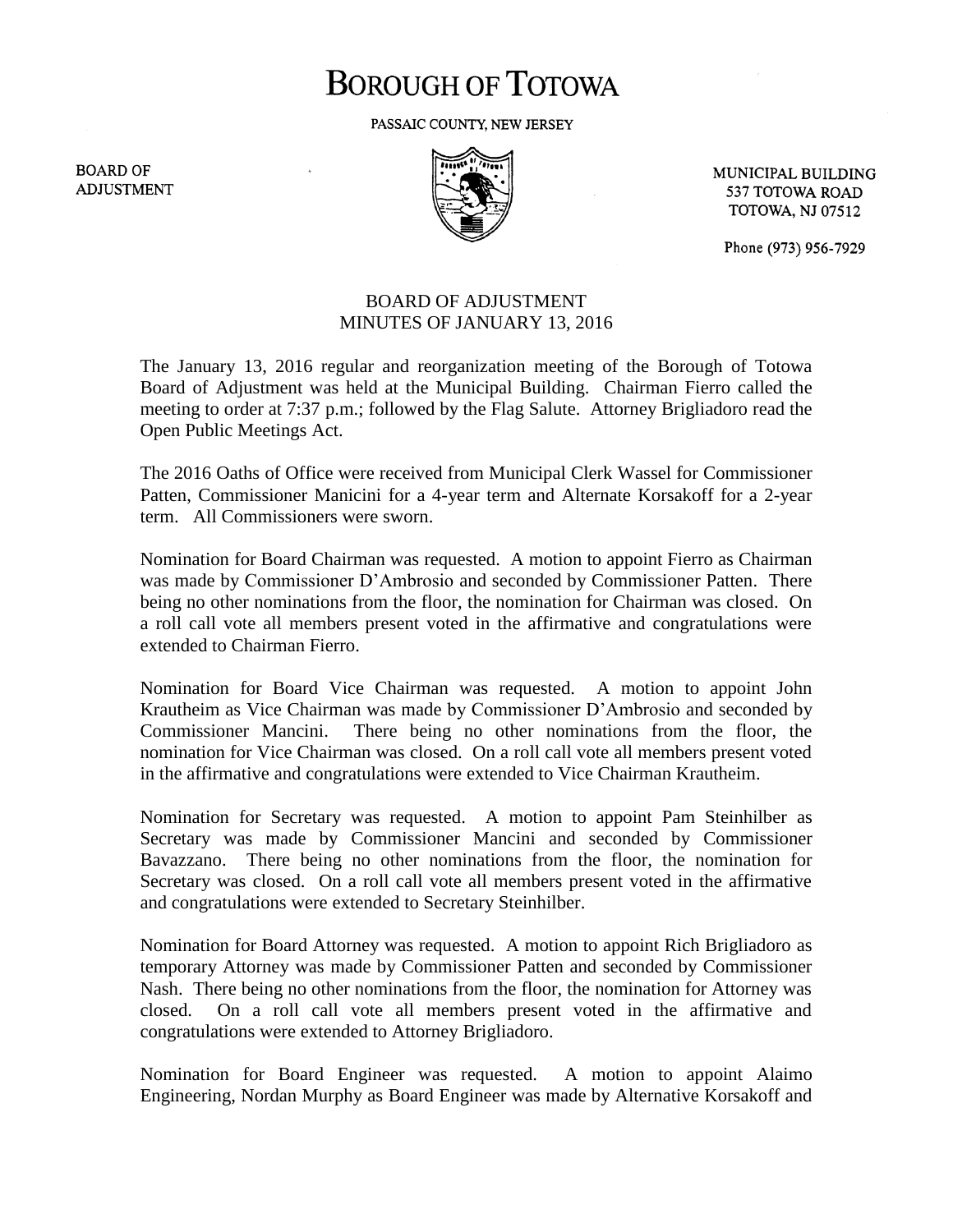seconded by Commissioner Bavazzano. There being no other nominations from the floor, the nomination for Board Engineer was closed. On a roll call vote all members present voted in the affirmative and congratulations were extended to Board Engineer Murphy.

A motion was made by Commissioner Patten and seconded by Commissioner D'Ambrosio that the Board of Adjustment will meet the second Wednesday of every month at 7:30 p.m. in the Council Chambers for the year 2016 through January 2017. On a roll call vote, all members present voted in the affirmative.

The reorganization meeting was over and the regular meeting of the Board of Adjustment was called to order by Chairman Fierro.

A motion to accept the minutes of the January 13, 2016 meeting was made by Commissioner Bavazzano and seconded by Commissioner Mancini. On a roll call vote all Commissioners present voted in the affirmative

THE FOLLOWING RESOLUTION(S) WAS MEMORIALIZED:

1 ST CASE: LACKAWANNA VILLAS 75 LACKAWANNA AVE, BLOCK 177.01, BLOCK 8 Applicant is recommending an amended site plan.

 $2^{\text{ND}}$  CASE: PSE&G

7 JACKSON ROAD & 1 TAFT ROAD, BLOCK 169.02, LOT 1 & 2 Applicant is requesting minor subdivisions preliminary/final site plan/conditional use.

1<sup>ST</sup> CASE: AHMED RESIDENCE 29 ELIZABETH PLACE, BLOCK 32, LOT 14

Applicant is requesting variance(s) for a second floor addition to a single family home on an undersized lot. Bulk variance, F.A.R., and any others that may be required.

Giash Ahmed was sworn in by Attorney Brigliadoro. Mr. Ahmed resides at 29 Elizabeth Place. Architect Joseph Sterba, sworn in by Attorney Brigliadoro is a licensed architect and is considered an expert in his field by the Board. Mr. Ahmed has lived in Totowa for 8 years and would like to improve the home he lives in. Mr. Ahmed is very happy living in Totowa, but needs to add an additional bedroom on his  $2<sup>nd</sup>$  floor. Attorney Brigliadoro asked who lives in the home now; Mr. Ahmed states, he, his wife, son, and his daughter live with him. Commissioner D'Ambrosio would like to know how many bedrooms there are now; Architect Sterba states there are two bedrooms at this time.

Architect Sterba shows Exhibit A-1, which is SP-11 Site Plan. This plan shows 2 bedrooms on a 2 story home. Exhibit A-2 is the floor plan sheet. This exhibit shows the modified plans showing the extending of the back over an existing porch to add additional bedroom. The addition would add 290 square feet. Architect Sterba feels there will be minimal impact to surrounding residence and because of the restricted size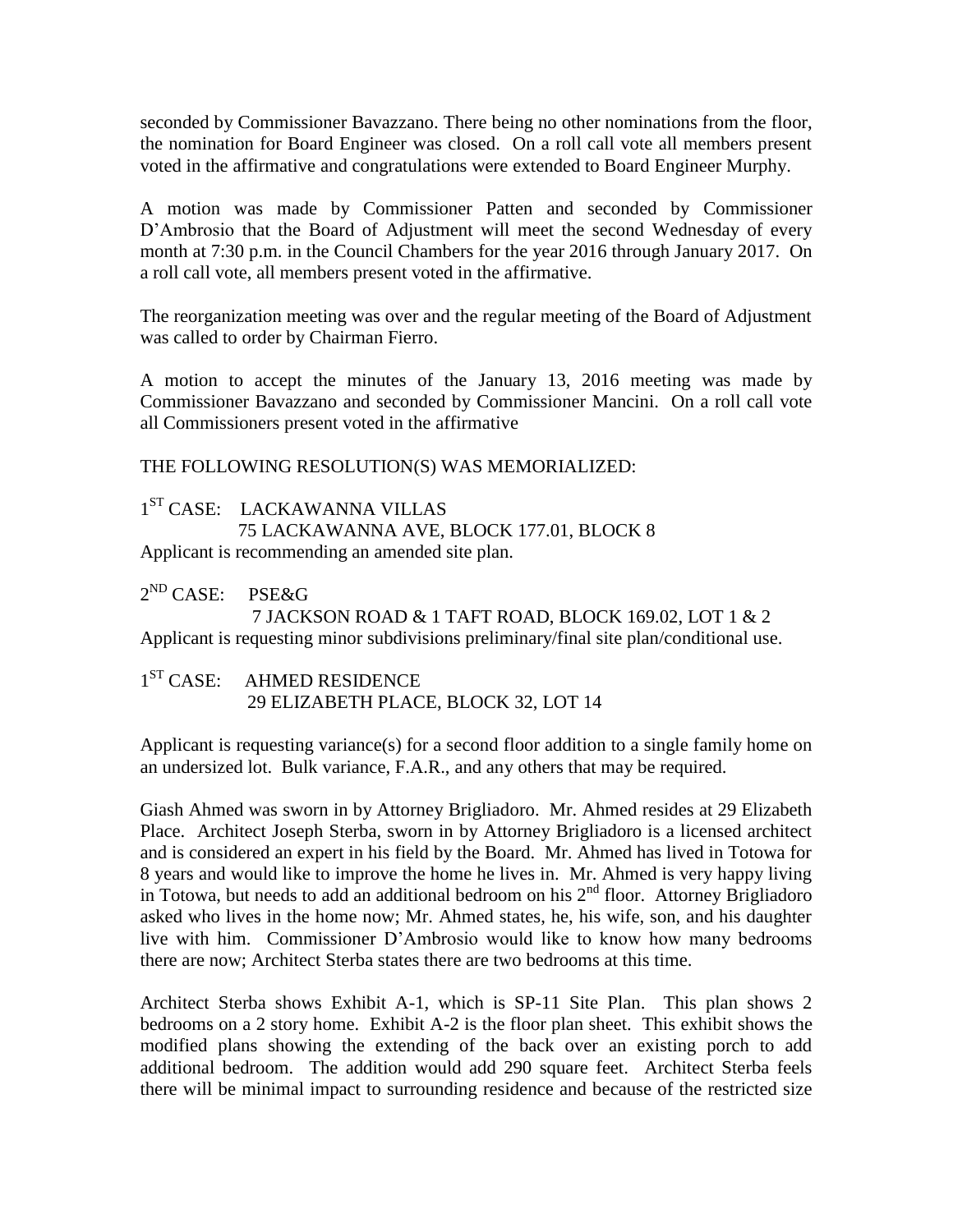of the property this is generating the need for these variances. Exhibit A-3 is the Elevation plans. Chairman Fierro would like to know if there is a driveway and Mr. Sterba explains there is a driveway and a garage with parking in front. Commissioner Patten would like to know what is existing on the second floor. Mr. Sterba states the plans do not show the existing but he explains where the end is. Mr. Sterba says the proposal is for 3 bedrooms plus an office on the second floor. Engineer Murphy suggest eliminating the office for less of a degree of non-conforming, but Mr. Sterba explains the need to invade he existing space and says it would still be too small.

There were questions from the Board in regards to a basement. Mr. Sterba tells the Board there is a basement that is partially finished and has access from the outside of the house and from inside. The basement was figured into the F.A.R. and Engineer Murphy says that depending on how the basement is being used it does not have to be added to the F.A.R. There is a drop ceiling, drywall, and throw carpet. There is no stove or kitchen in the basement. Mr. Sterba reminds the Board that the property is too small and the variance(s) being requested are needed.

The Board opens the floor to the public. There is no public to be heard. The Board closes this portion to the public.

A motion was made by Commissioner Patten to deny the application. It was seconded by Commissioner D'Ambrosio. Application was denied 5-2 @ 8:15 pm.

## $2^{ND}$  CASE: MADE IN ITALY, LLC 590 UNION BLVD, BLOCK 139, LOT 1

Applicant is requesting variance(s) for specialty food service, tables and chairs providing of consumption of food on premises and signage in excess of aloud square footage, pylon sign and awning. Applicant is also requesting variance(s) for outdoor dining and any others that may be required.

Attorney Jeffery Lester has owner, Josepee Tramontana speak about the application. Mr. Tramontana was sworn in by Attorney Brigliadoro. Mr. Tramontana resides in Paterson and has a business in Totowa called Spiga. Mr. Tramontana would like to open a café and specialty Italian store. The business would not have waitress service and have seating outdoors for seasonal dining. The deli hours would be 8:00 am to 6:00-7:00 pm, the café could be open later depending on the success of business. Commissioner D'Ambrosio would like to know what the hours would be for the café. Mr. Tramontana would like to be open 7 days a week from 8:00am to 10:30/11:00 pm. Attorney Brigliadoro would like to know if staff would be there before 8:00 am and Mr. Tramontana states they would not be there before 8:00 am.

Architect Yogesh Mistry was sworn in by Attorney Brigliadoro and is considered an expert in his field by the Board. Architect Mistry displays Exhibit A-1, dated 10/22/15. Currently the business is vacant and there are no changes to the plan. Mr. Tramontana is acquiring 2845 square feet for the business and the remaining 1014 square feet will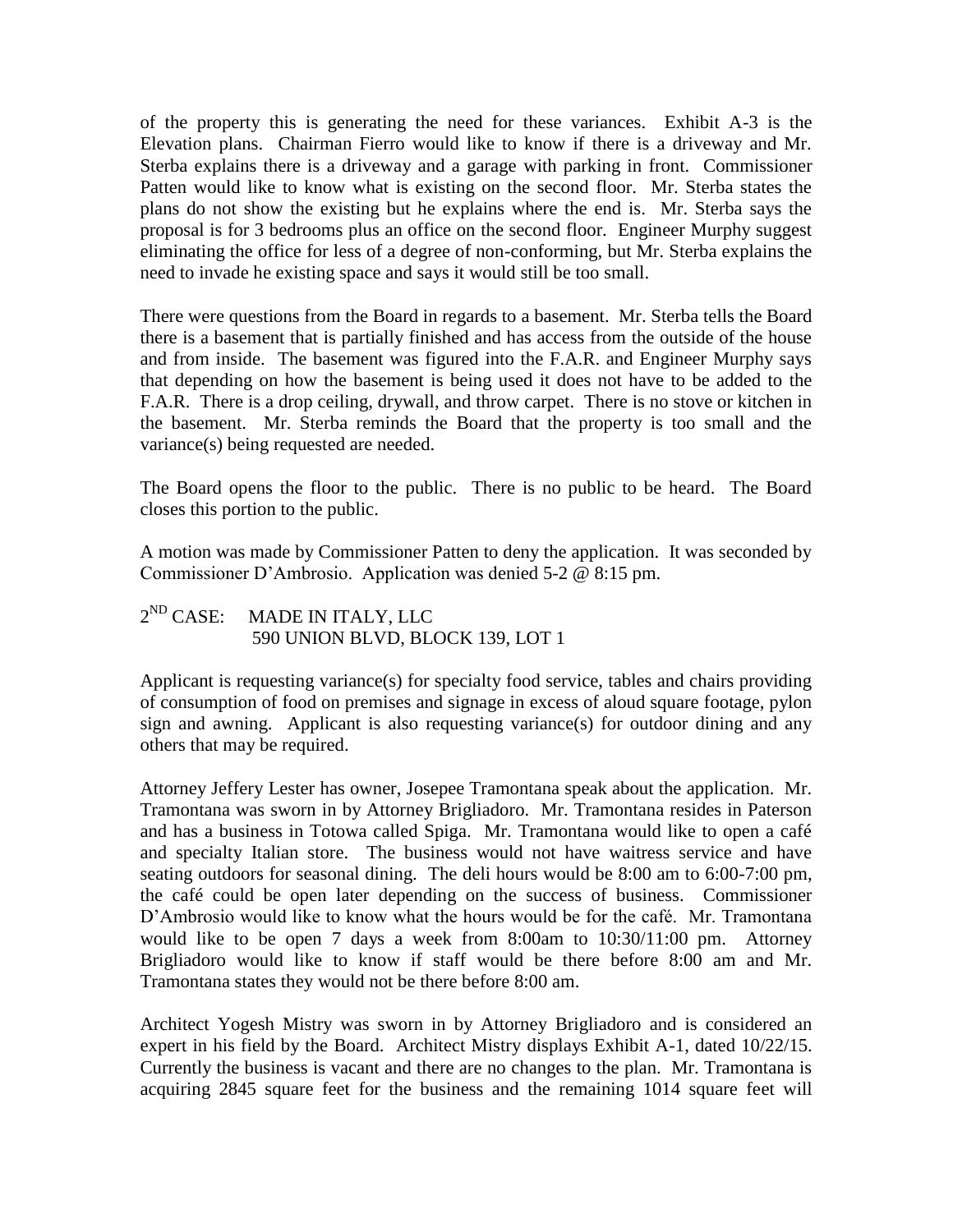remain vacant space for owner to rent. There will be no inside seating for the deli but applicant is requesting 8 seats for outside. The café area would have 32 seats inside and 12 outdoor seating. Exhibit A-2 is the revised plan dated 1/13/16. There is a handicap space needed and 39 spaces are required. The surface of floor for outdoor seating will be concrete pavers; the applicant would be adding an additional sconce to the two existing. The awnings would be added with signage. The applicant is requesting two awnings on the front and one on Wilson Ave. Applicant would also like to add a pylon sign 30' x 8' and would be free standing. Chairman Fierro would like to know about the seating. Applicant states there would be 32 indoor seating, 16 outside seating plus 8 seats for the deli.

Yogesh goes over some of Architect Murphy's letter. The parking spaces that were previously stated were 45 required and with the new changes 39 are needed, applicant is providing 20. Awnings are only permitted to have address on them. There is no loading space. Chairman Fierro asked about the loading space and Engineer Murphy said if there is food service use there will need to be a loading area. Architect Mistry states there would only be small box trucks for deliveries so there is no need for a loading dock or bay. The owner plans to use his van for deliveries since he plans to do 100% of the suppling himself. Commissioner D'Ambrosio would like to know what the total number of seating would be. Mr. Tramontana states there would be a total of 56 seats, 32 indoor and 24 outside. Commissioner D'Ambrosio feels that is too much seating but applicant states the outdoor seating is seasonal. Engineer Murphy states if the seating was cut back to 30 then the parking would also go down to 20 which were what was previously approved by the Board.

Applicant attorney spoke with the applicant and they are willing to eliminate the outdoor seating. Commissioner D'Ambrosio also inquired about garbage storage and removal. Architect Mistry states there will be a dumpster. Attorney Brigliadoro asked about the signage, there will be two retail type business signs. Commissioner D'Ambrosio would like to see the signage cut down, applicant will eliminate the pylon sign. Engineer Murphy reminds the applicant that there is an ordinance about the colors of the signs. Commissioner Mancini is concerned about the hours and the noise levels for the tenants. Applicant states since there is no outdoor seating the noise will be very controlled.

Planner, Kenneth Ochab was sworn in by Attorney Brigliadoro and has a valid license in New Jersey. Mr. Ochab states the B-2 zone for the café and deli are permitted. The D-1 zone show the site is suited for the proposed plan. Commissioner Patten asked about the awnings coming off the buildings at 4'. Architect Mistry explains the awnings will be 16' each, and there will be 2 at that size, and the third would be smaller.

The Board opens the floor to the public.

Adrian Krygsman, sworn in by Attorney Brigliadoro, resides at 53 Francis Street. Mr. Krygsman has his father in law with him, George Mosch. Mr. Krugman's concerns are parking; this is the third time he has been in front of the Board with the same concern. More parking would be impinging on the side streets; his car has been hit twice. When